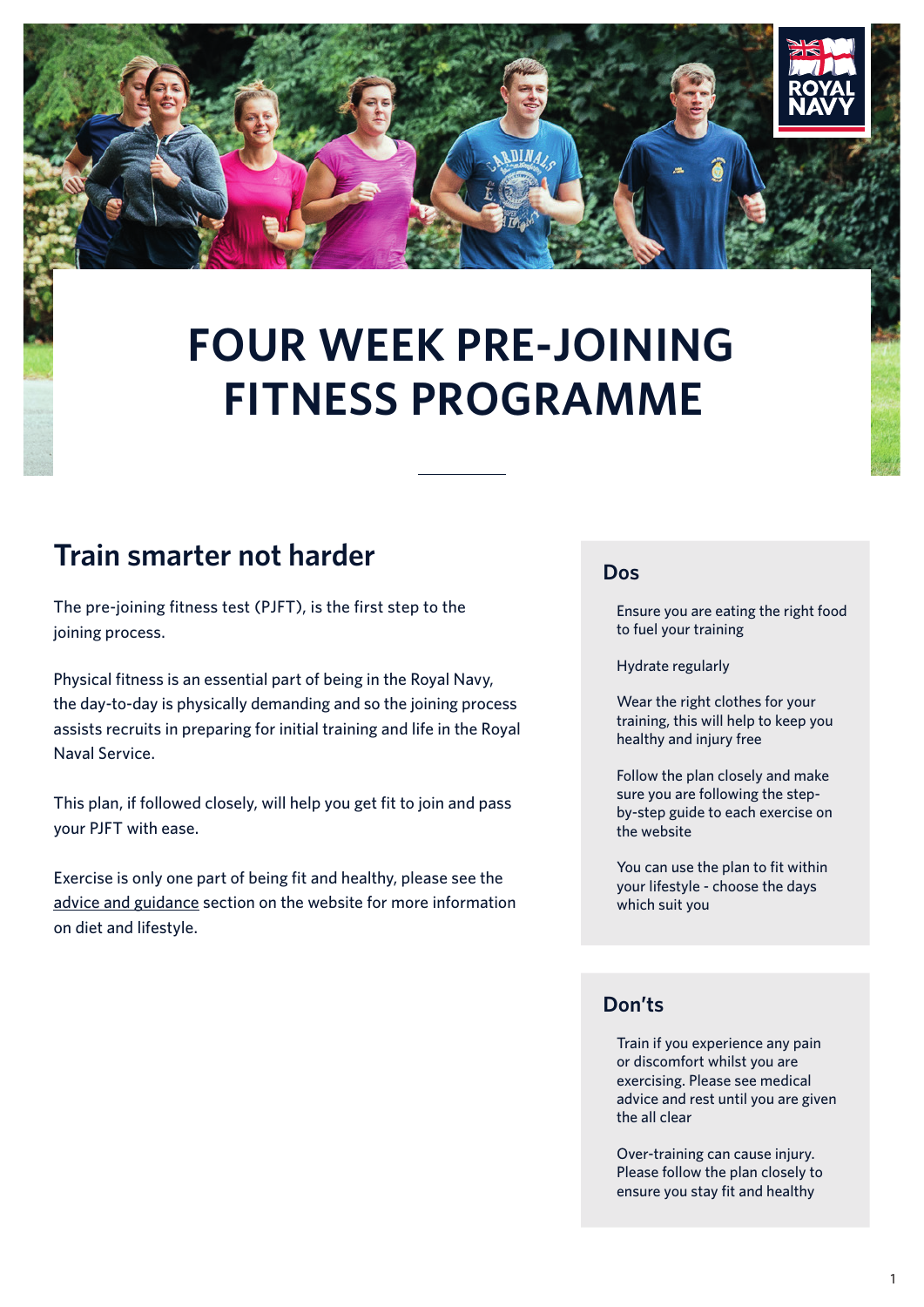### **Week 1**

| <b>Session</b><br><b>Number</b> | <b>Type of session</b>                        | <b>Explanation</b>                                                                                                                                                                   | <b>Notes</b>                                                                                                                                                                                                                                                                                                                                                                                                                                                             |
|---------------------------------|-----------------------------------------------|--------------------------------------------------------------------------------------------------------------------------------------------------------------------------------------|--------------------------------------------------------------------------------------------------------------------------------------------------------------------------------------------------------------------------------------------------------------------------------------------------------------------------------------------------------------------------------------------------------------------------------------------------------------------------|
| Session 1                       | Muscular strength and<br>aerobic conditioning | 5 rounds of the following:<br>200 <sub>m</sub> run<br>10 wide arm press<br>10 sit up twists<br>5 burpees<br>5 squats                                                                 | Try and maintain a pace on the run that<br>doesn't require you to rest when going into<br>the exercises. Stay steady and controlled at<br>approx. 70 - 80% of your max heart rate.<br>With the exercise, try and complete all the<br>reps without breaking them up, focusing on<br>form throughout each movement.                                                                                                                                                        |
| <b>Session 2</b>                | Aerobic conditioning                          | 6 x 400m run<br>1 min plank<br>30 seconds left side plank<br>30 seconds right side plank<br>*rest 30 seconds between each<br>movement and repeat 5 times.                            | Try and maintain your time throughout each<br>400m run.<br>Start your watch each time and take note of<br>the time it has taken you to complete the run.<br>However long it has taken will be your rest.<br>For example, if it has taken you 2 minutes, you<br>will have 2 minutes recovery prior to starting<br>the next run.<br>You should aim to complete the 400m run in<br>less than 2 minutes each round.                                                          |
| <b>Session 3</b>                | Muscular strength<br>and conditioning         | Every minute complete the<br>following for a total of 4 rounds:<br>Minute 1 - 15 air squats<br>Minute 2 - 15 press ups<br>Minute 3 - 15 sit up twists<br>Minute 4 - 15 squat thrusts | Every minute complete the prescribed reps.<br>For example, minute 1 conduct 15 air squats.<br>Once complete rest until the next minute<br>commences and then conduct 15 press ups.<br>Continue this pattern throughout.<br>On completion of the 4th exercise repeat the<br>process a total of four times.<br>You should aim to have approximately 15/20<br>seconds recovery each time. If you are<br>struggling to hit the desired reps, then lower<br>them accordingly. |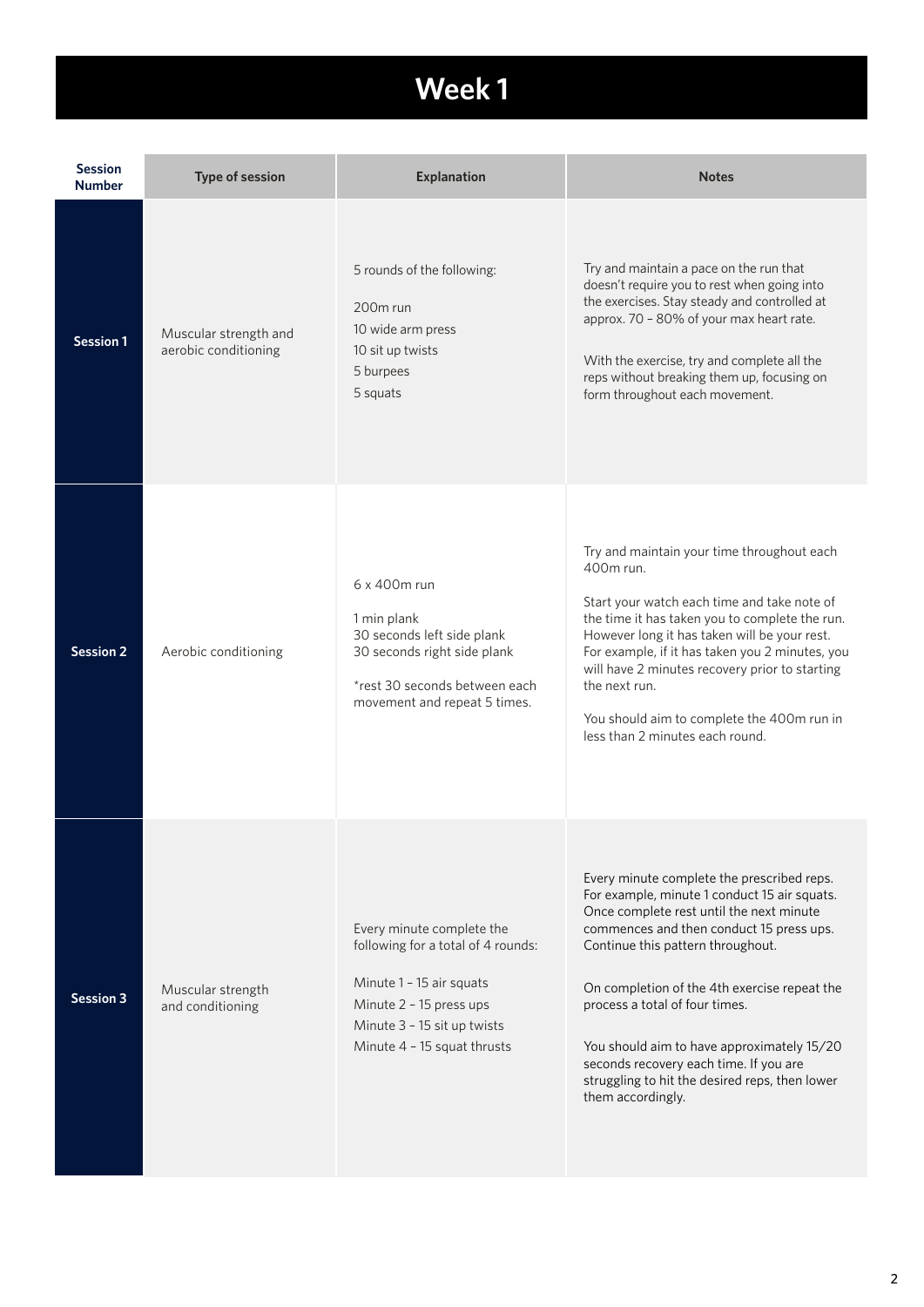## **Week 2 Week 1**

| <b>Session</b><br><b>Number</b> | <b>Type of session</b>                | <b>Explanation</b>                                                                                                | <b>Notes</b>                                                                                                                                                                                                                                                                                                                                                                                                                                                                                                     |
|---------------------------------|---------------------------------------|-------------------------------------------------------------------------------------------------------------------|------------------------------------------------------------------------------------------------------------------------------------------------------------------------------------------------------------------------------------------------------------------------------------------------------------------------------------------------------------------------------------------------------------------------------------------------------------------------------------------------------------------|
| <b>Session 1</b>                | Muscular strength and<br>conditioning | Tabata session for the following<br>exercises:<br>1 - star jumps<br>2 - press ups<br>$3 -$ squats<br>$4 - V-sits$ | Tabata is performed by conducting one<br>exercise for 20 seconds of work and having<br>10 seconds of recovery. This is performed for<br>a total of 8 rounds. Once 8 rounds have been<br>completed you will move on to exercise 2 and<br>repeat the process above.<br>Make a mental note of the reps performed the<br>first time you conduct the exercises and try<br>and hit close to that number for the 8 rounds.<br>Inbetween each exercise have a 1-minute break<br>prior to moving on to the next exercise. |
| <b>Session 2</b>                | Aerobic conditioning                  | 5km run                                                                                                           | For this, run at 70-80% of your max heart<br>rate, by the end of your run you shouldn't feel<br>exhausted or tired.<br>During the run if you are struggling to breathe<br>or could not say a sentence then reduce your<br>pace accordingly.<br>Aim to complete the 5km in sub 30 minutes.                                                                                                                                                                                                                        |
| <b>Session 3</b>                | Muscular strength and<br>endurance    | 25 lunges<br>25 snake press<br>25 outers<br>25 press ups<br>25 squats<br>25 V-sits                                | Complete all the reps on each station prior<br>to moving on to the next exercise. Once you<br>have completed the reps perform 5 x 20m<br>shuttle runs and then progress on to the<br>snake press.<br>If required, break up the reps to suit you.<br>For example, reps of 15/10 with a quick break.                                                                                                                                                                                                               |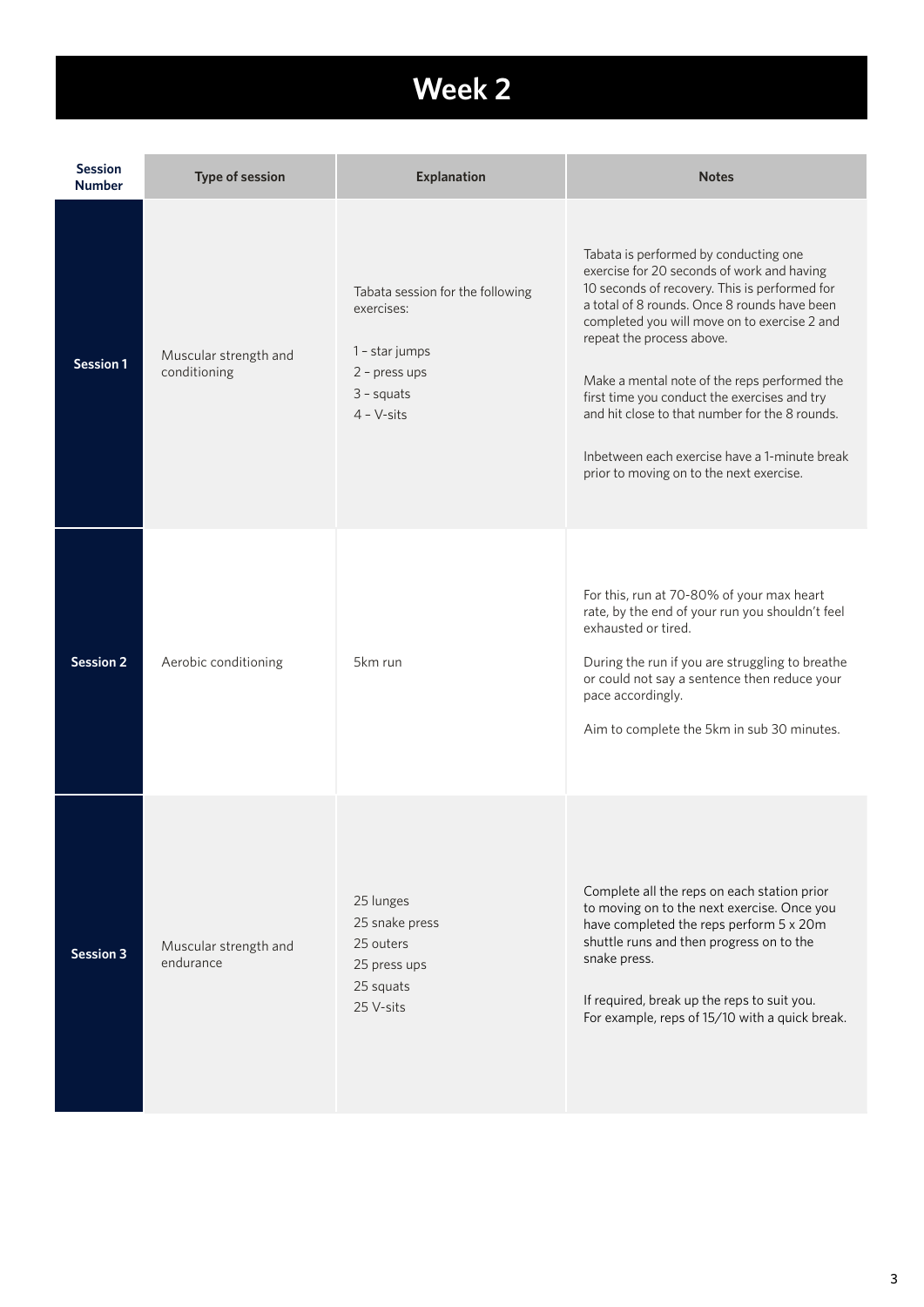## **Week 3 Week 1**

| <b>Session</b><br><b>Number</b> | <b>Type of session</b>                | <b>Explanation</b>                                                                                                                                                                                     | <b>Notes</b>                                                                                                                                                                                                                                                                                                                                                                                                                                                     |
|---------------------------------|---------------------------------------|--------------------------------------------------------------------------------------------------------------------------------------------------------------------------------------------------------|------------------------------------------------------------------------------------------------------------------------------------------------------------------------------------------------------------------------------------------------------------------------------------------------------------------------------------------------------------------------------------------------------------------------------------------------------------------|
| <b>Session 1</b>                | Muscular strength and<br>conditioning | 30 seconds on, 15 seconds<br>recovery x 4 of the following<br>exercises:<br>1 - star jumps<br>2 - wide arm press<br>3 - squat thrusts<br>4 - outers<br>$5 -$ dips<br>$6 - V-sits$<br>7 - squat thrusts | Perform as many reps as possible in the 30<br>second time frame. Have a 15 second recovery<br>and then repeat this for a total of four rounds.<br>Once four rounds have been completed move<br>straight on to the next exercise below.<br>Aim to move throughout the 30 seconds, focus<br>on form and the movement pattern rather than<br>speed.                                                                                                                 |
| <b>Session 2</b>                | Aerobic conditioning                  | 1-mile run followed by:<br>20 press ups<br>20 squats<br>20 sit ups<br>10 press ups<br>10 squats<br>10 sit ups<br>5-minute run                                                                          | Complete 1 mile at a steady pace as<br>previously mentioned at 70-80% of your max<br>heart rate. Then go straight into the exercises<br>listed. Aim to complete the reps with little or<br>no breaks focusing on form.<br>Once all the exercises have been completed,<br>start your watch and jog for 5 minutes in total.                                                                                                                                        |
| <b>Session 3</b>                | Muscular strength and<br>conditioning | Tabata session for the following<br>exercises:<br>1 - squat thrusts<br>2 - star jumps<br>3 - press ups<br>$4$ - crunches                                                                               | Tabata is performed by conducting one<br>exercise for 20 seconds of work and then<br>have 10 seconds recovery. This is performed<br>for a total of 8 rounds. Once 8 rounds have<br>been completed you will move on to exercise<br>2 and repeat the process above.<br>An increase in the number of exercises from<br>last time. Exactly as before, record your reps<br>for the first round and try and reach a similar<br>number throughout each of the 8 rounds. |